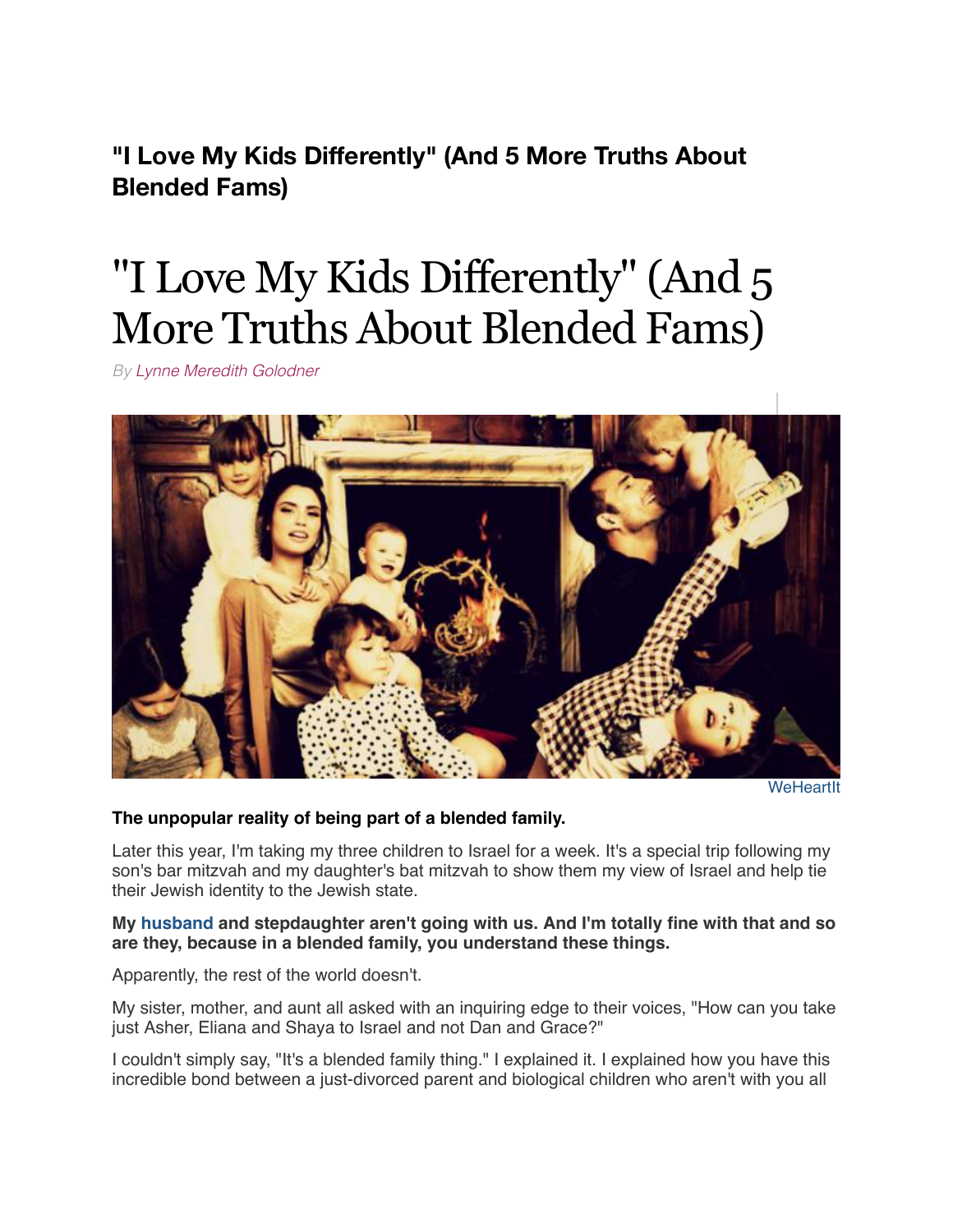the time, so that when you finally do fall in [love](http://www.yourtango.com/love) again, you start to create a new definition of family.

## **But that we-are-a-unit feeling never leaves. And I don't really want it to.**

This and a few other things are important to understand about [blended families](http://www.yourtango.com/experts/micki-mcwade/creating-successfully-blended-families). We aren't like the traditional first marriage situations where it wouldn't be fair to take half the family on a major trip and leave the other half at home.

So, here's what I want the world to know about blended families.

# **1. You end up with four different families.**

You and your kids, your kids and their other biological parent, the siblings as their own consistent unit, and you, your new [spouse,](http://www.yourtango.com/2013191628/ways-support-your-spouse-through-mental-illness) your kids and your stepkids.

Each family unit is valid and special, and there are times when each one will get some special alone-time attention.

## **2. I love when it's just me and my kids.**

When my husband goes out of town, my children orchestrate a complicated schedule of who gets to sleep next to me which night. Even the teenagers.

When I was first divorced and my kids were 2, 4 and 6, they all wanted to sleep beside me in the big, king-sized bed, and a lot of nights, they did.

We reassured each other, yes, but we also snuggled and cuddled and laughed and watched old movies. We're supremely close because we had a lot of years of having one parent focused solely on kids.

#### **3. My kids come first.**

I knew if I were ever to remarry, it would have to be to someone who understood this bond between me and my kids. They are my everything.

I love my husband, and he will be the one I share life with when the kids are on their own. He's my life partner; they are my lifeblood. And they pre-date him — they aren't the product of our adult love.

#### **4. I love my biological kids more than my stepkids.**

It's every blended parent's dirty little secret: we love our biological kids more than our stepkids because they are part of us.

My children grew inside me and I nourished them at my breast. They reach for me when they're sick. Their facial expressions and posture mimic mine. We're *literally* part of each other.

# **5. But, we really love our stepkids.**

Really. Blended families understand that the stepkids are newfound loves that we get to explore and grow with, especially when they're young at the time of the blending.

Our kids were 5, 6, 7 and 9 when we [married,](http://www.yourtango.com/married-lovestage) and so they're growing up as real siblings in